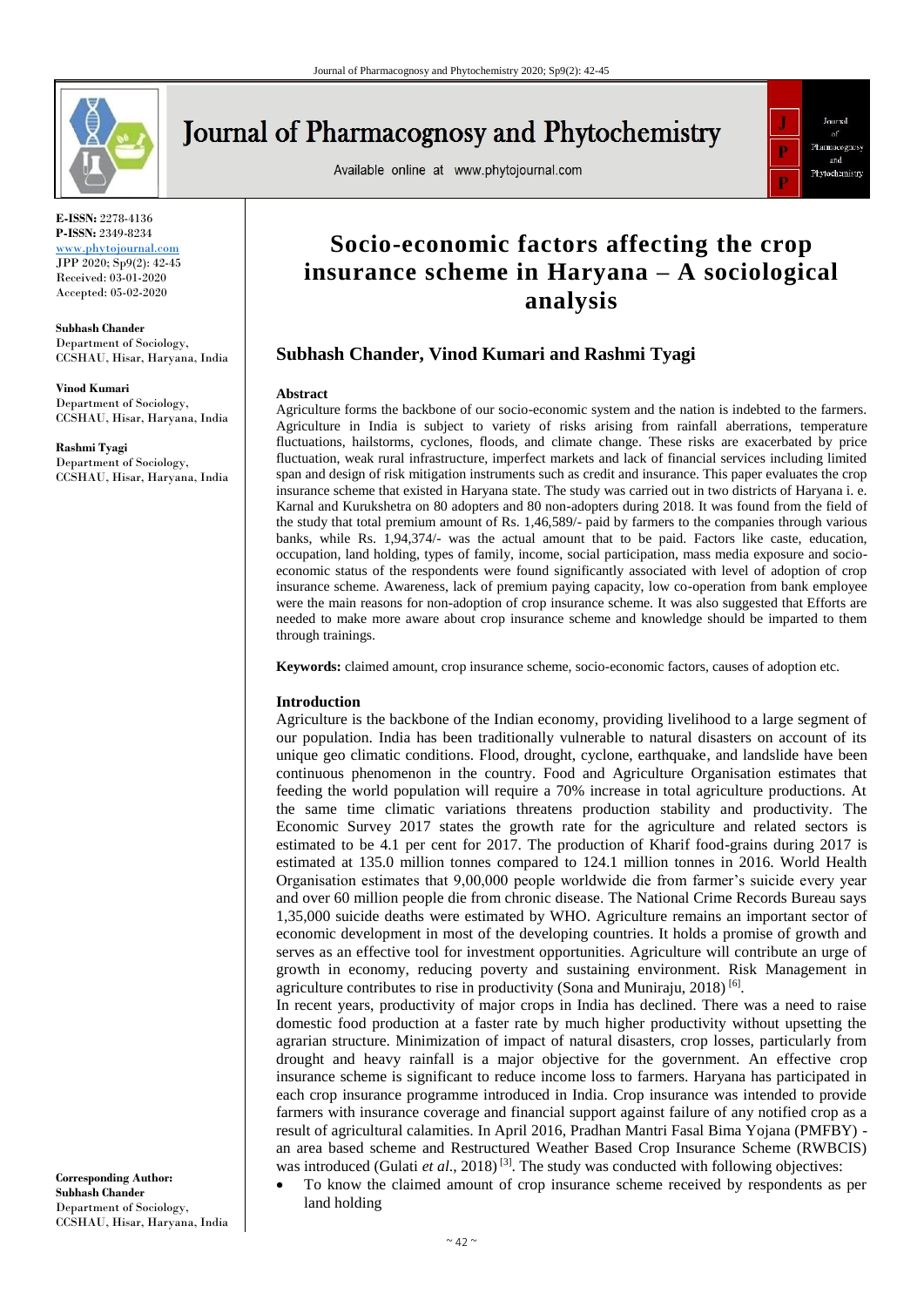- To delineate the socio-economic factors associated with level of adoption of crop insurance scheme
- To examine the causes of non-adoption of crop insurance scheme

### **Materials and methods**

The study was conducted in wet zone of Haryana. From this region, two Districts, namely, Karnal and Kurukshetra were selected randomly. Thanesar block from Kurukshetra and Nilokheri from Karnal District were selected randomly for the purpose of the study. Raison and Nighdu villages from Nilokheri block and Bhainsi Majra and Pindarashi from Thanesar were selected randomly. On the whole, a total of 160 respondents were selected, who were adopting crop insurance scheme (80) and non-adopters (80). Interview schedule was prepared to collect the data from the field of the study. Data were analyzed and tabulated to draw the inferences.

## **Results and Discussion**

# **Claimed amount of crop insurance scheme received by respondents as per land holding**

Analysis clearly revealed that total premium amount of Rs. 1,46,589/- paid by farmers to the companies through various banks namely HDFS, PNB, Axis, OBC, Central Bank and Cooperative Society, while Rs. 1,94,374/- was the actual amount that to be paid (Table 1). Out of this amount, premium of crop insurance amount Rs. 66,458/- paid by medium farmers to the companies. Total amount of Rs. 17,55,800/- get the benefit of crop insurance scheme to respondents for 421 acres instead of 592. The results of the study indicate that an average amount of crop insurance scheme of Rs. 19,812/- was taken by respondents from various companies. On the other hand, that average amount of crop insurance scheme of Rs. 2895/- per acre was taken by respondents in both regions. Deepa *et al*. (2018) also found the approximately same findings.

Table 1: Crop insurance amount received by respondents as per land holding (Rs.)

| Land        | Frequency Premium | Total    | <b>Total Premium Total availed</b> |           | <b>Total land</b> |                                 |            | Insured land Availed amount Availed amount |
|-------------|-------------------|----------|------------------------------------|-----------|-------------------|---------------------------------|------------|--------------------------------------------|
| holding     |                   |          | Paid                               | amount    |                   | holding (acres) holding (acres) | per farmer | per acre                                   |
| Marginal    |                   | 2298     | 1532                               | 12.400    |                   |                                 | 4133       | 2066                                       |
| Small       | 33                | 47.480   | 33,504                             | 5,77,000  | 136               | 128                             | 17.485     | 4242                                       |
| Semi-medium | 29                | 63.157   | 45,095                             | 6.25.400  | 203               | 150                             | 21.565     | 3080                                       |
| Medium      | 15                | 81.442   | 66.458                             | 5.41.000  | 247               | 141                             | 36,066     | 2190                                       |
| Total       | 80                | 1.94.377 | 1,46,589                           | 17,55,800 | 592               | 421                             | 19.812     | 2895                                       |

# **Level of Adoption of crop insurance scheme of farmers as per Socio-economic Variables**

Analysis clearly revealed that nearly half of the respondents (47.4%) had medium level of adoption regarding crop insurance scheme followed by low (36.3%) and high (16.3%) in figure 1. Raju and Chand (2008) and Saraswathi and Devaraju  $(2018)$ <sup>[5]</sup> also found the approximately same findings.



Fig 1: Level of adoption of crop insurance scheme

The factors associated with level of adoption of respondents for practices of crop insurance scheme were studied (Table 2). Age was found non-significantly associated with level of adoption of crop insurance scheme. Analysis revealed that maximum number of the respondents (43.9%), who belonged to above 50 years age group, had medium level of adoption of crop insurance scheme. On the other hand, 28.6% respondents had high level of adoption who belonged up to 5 years age group.

Caste and level of adoption of crop insurance scheme were found highly significantly associated. Maximum number of the respondents (41.5%), who belonged to general caste, had low level of adoption of crop insurance scheme.

Educational level of the respondents was found highly significantly associated with level of adoption of crop insurance scheme. More than three-fourth of respondents (76.2%), who were illiterate, had low level of adoption of crop insurance scheme. On the other hand, more than onethird of the respondents (36.4%) who were graduate and above had high level of adoption of crop insurance scheme.

Subsidiary occupation and level of adoption of crop insurance scheme were found highly significantly associated. Overwhelming majority of the respondents (80.0%), who were engaged in business (small scale enterprise) and service, had high level of adoption of crop insurance scheme.

Size of land holding and level of adoption were found highly significantly associated. More than two-third of the respondents (69.7%), who had size of land holdings between 2.51 to 5.0 acres, had medium level of adoption of crop insurance scheme. Contrary to that, 26.7%, who had size of land holdings between 10.1 to 25.0 acres, had high level of adoption of crop insurance scheme.

Type of family was found highly significantly associated with level of adoption of crop insurance scheme. Nearly two-third of the respondents (63.6%), who belonged to nuclear family, had medium level of adoption of crop insurance scheme.

Size of family was found non-significantly associated with level of adoption of crop insurance scheme. Analysis revealed that more than half of the respondents (51.2%), who belonged to size of 5-8 members, had medium level of adoption of crop insurance scheme.

Highly significant association was found between annual family income and level of adoption of crop insurance scheme. Half of the respondents (50.0%), who earned annual family income above Rs. 6,00,000/- had high level of adoption of crop insurance scheme. On the other hand, maximum number of the respondents (48.1%), who earned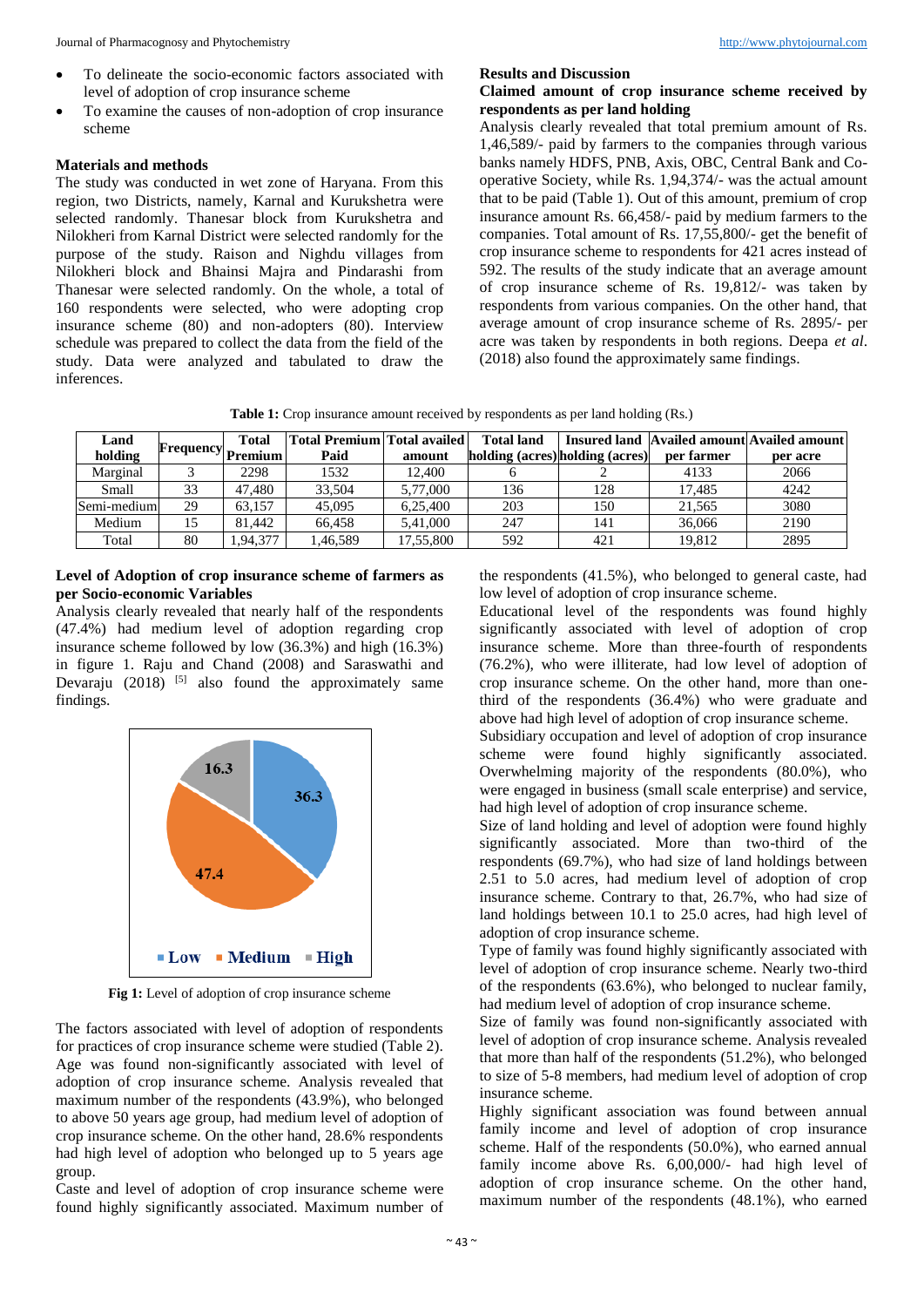annual family income Rs. 2,00,000/ - 4,00,000/- had low level of adoption of crop insurance scheme.

Social participation was found highly significantly associated with level of adoption of crop insurance scheme. Nearly twothird of the respondents (63.0%), with no social participation, had low level of adoption. Contrary to that, 40.0% respondents, with high level social participation, had high level of adoption of crop insurance scheme.

Mass-media exposure and level of adoption of crop insurance scheme were found highly significantly associated. Analysis revealed that more than two-third of the respondents (67.9%), with medium level of exposure to mass media, had medium level of adoption of crop insurance scheme. Contrary to that, 36.0% respondents, with high exposure to mass media, had high level of adoption.

| <b>Variables</b>                                      | Low                 | <b>Medium</b>                       | <b>High</b>              | <b>Total</b>          |  |  |  |  |
|-------------------------------------------------------|---------------------|-------------------------------------|--------------------------|-----------------------|--|--|--|--|
| Age                                                   |                     |                                     |                          |                       |  |  |  |  |
| Up to 35 years age group                              | 2(14.3)             | 8(57.1)                             | 4(28.6)                  | 14(17.5)              |  |  |  |  |
| $35-50$ years age group                               | 10(40.0)            | 12(48.0)                            | 3(12.0)                  | 25(31.3)              |  |  |  |  |
| Above 50 years age group                              | 17(41.5)            | 18(43.9)                            | 6(14.6)                  | 41(51.2)              |  |  |  |  |
| <b>Total</b>                                          | 29(36.3)            | 38 (47.4)                           | 13(16.3)                 | 80 (100)              |  |  |  |  |
| $\chi^2$ Cal = 4.306                                  |                     |                                     |                          |                       |  |  |  |  |
| General caste                                         | 27(41.5)            | Caste<br>25(38.5)                   | 13(20.0)                 | 65(81.3)              |  |  |  |  |
| <b>Backward</b> caste                                 | 2(13.3)             | 13(86.7)                            | $\blacksquare$           | 15(18.8)              |  |  |  |  |
|                                                       |                     |                                     |                          |                       |  |  |  |  |
| $\chi^2$ Cal = 11.637**<br><b>Education</b>           |                     |                                     |                          |                       |  |  |  |  |
| Illiterate                                            | 16(76.2)            | 5(23.8)                             |                          | 21(26.3)              |  |  |  |  |
| Up to middle school level                             | 2(20.0)             | 6(60.0)                             | 2(20.0)                  | 10(12.5)              |  |  |  |  |
| Secondary school level                                | 7(23.3)             | 20(66.7)                            | 3(10.0)                  | 30(37.4)              |  |  |  |  |
| Senior secondary level                                | 2(25.0)             | 2(25.0)<br>4(50.0)                  |                          | 8(10.0)               |  |  |  |  |
| Graduation and above                                  | 2(18.2)             | 5(45.4)<br>4(36.4)                  |                          | 11(13.8)              |  |  |  |  |
| $\chi^2$ Cal = 35.612**                               |                     |                                     |                          |                       |  |  |  |  |
|                                                       |                     | Subsidiary occupation of the family |                          |                       |  |  |  |  |
| Nil                                                   | 8(28.6)             | 14(50.0)                            | 6(21.4)                  | 28(35)                |  |  |  |  |
| Cattle rearing                                        | 20(42.5)            | $\overline{24(51.1)}$               | 3(6.4)                   | 47 (58.7)             |  |  |  |  |
| Business (small scale enterprise) and service         | 1(20.0)             | $\mathbb{L}^{\mathbb{L}}$           | 4(80.0)                  | 5(6.3)                |  |  |  |  |
|                                                       |                     | $\chi^2$ Cal = 24.556**             |                          |                       |  |  |  |  |
|                                                       |                     | Size of land holding                |                          |                       |  |  |  |  |
| Marginal (up to 2.50 acres)                           | 2(66.7)             | 1(33.3)                             | $\omega$                 | 3(3.8)                |  |  |  |  |
| Small (2.51-5.0 acres)                                | 9(27.3)             | 23(69.7)                            | 1(3.0)                   | 33(41.2)              |  |  |  |  |
| Semi-medium (5.1-10.0 acres)                          | 10(34.5)<br>8(53.3) | 11 (37.9)<br>3(20)                  | 8(27.6)<br>4(26.7)       | 29 (36.2)             |  |  |  |  |
| Medium (10.1-25.0 acres)                              |                     | $\chi^2$ Cal = 16.560*              |                          | 15(18.8)              |  |  |  |  |
|                                                       |                     | <b>Type of family</b>               |                          |                       |  |  |  |  |
| Nuclear                                               | 9(20.5)             | 28(63.6)                            | 7(15.9)                  | 44 (55.0)             |  |  |  |  |
| Joint                                                 | 20(55.6)            | 10(27.7)                            | 6(16.7)                  | 36(45.0)              |  |  |  |  |
|                                                       |                     | $\chi^2$ Cal = 12.097**             |                          |                       |  |  |  |  |
|                                                       |                     | <b>Size of family</b>               |                          |                       |  |  |  |  |
| Up to 4 members                                       | 9(37.5)             | 12(50.0)                            | 3(12.5)                  | 24(30.0)              |  |  |  |  |
| 5-8 members                                           | 14 (34.2)           | 21(51.2)                            | 6(14.6)                  | 41(51.3)              |  |  |  |  |
| Above 8 members                                       | 6(40)               | 5(33.3)                             | 4(26.7)                  | 15(18.7)              |  |  |  |  |
|                                                       |                     | $\overline{\chi^2}$ Cal = 4.123     |                          |                       |  |  |  |  |
|                                                       |                     | <b>Annual family income</b>         |                          |                       |  |  |  |  |
| Rs. 75,000-2,00,000                                   | 8(24.2)             | 24 (72.8)                           | 1(3.0)                   | 33(41.2)              |  |  |  |  |
| Rs. 2,00,000-4,00,000                                 | 13(48.1)            | 8(29.7)                             | 6(22.2)                  | 27(33.8)              |  |  |  |  |
| Rs. 4,00,000-6,00,000                                 | 6(75.0)             | 2(25.0)                             | $\overline{\phantom{a}}$ | 8(10.0)               |  |  |  |  |
| Above Rs. 6,00,000                                    | 2(16.7)             | 4(33.3)                             | 6(50.0)                  | 12(15)                |  |  |  |  |
|                                                       |                     | $\chi^2$ Cal = 28.400**             |                          |                       |  |  |  |  |
|                                                       |                     | <b>Social participation</b>         |                          |                       |  |  |  |  |
| Nil                                                   | 17(63.0)            | 8(29.6)                             | 2(7.4)                   | 27(33.8)              |  |  |  |  |
| Low $(1-2)$<br>Medium $(3-4)$                         | 9(23.7)<br>3(20.0)  | 24(63.1)<br>6(40.0)                 | 5(13.2)<br>6(40.0)       | 38 (47.4)<br>15(18.8) |  |  |  |  |
|                                                       |                     |                                     |                          |                       |  |  |  |  |
| $\chi^2$ Cal = 26.190**<br><b>Mass media exposure</b> |                     |                                     |                          |                       |  |  |  |  |
| Low (up to $9$ )                                      | 17(63)              | 8(29.6)                             | 2(7.4)                   | 27(33.7)              |  |  |  |  |
| Medium (10-17)                                        | 7(25.0)             | 19 (67.9)                           | 2(7.1)                   | 28(35.0)              |  |  |  |  |
| High (above 17)                                       | 5(20.0)             | 11(44.0)                            | 9(36.0)                  | 25(31.3)              |  |  |  |  |
| $\chi^2$ Cal = 21.166**                               |                     |                                     |                          |                       |  |  |  |  |
| Socio-economic status                                 |                     |                                     |                          |                       |  |  |  |  |
| Low $(12-18)$                                         | 18(62.1)            | 10(34.5)                            | 1(3.4)                   | 29(36.3)              |  |  |  |  |
| Medium (19-24)                                        | 6(18.7)             | 20(62.6)                            | 6(18.7)                  | 32(40.0)              |  |  |  |  |
| High (25-31)                                          | 5(26.3)             | 8(42.1)                             | 6(31.6)                  | 19(23.7)              |  |  |  |  |
| $\chi^2$ Cal = 32.203**                               |                     |                                     |                          |                       |  |  |  |  |

Figures in parentheses denote percentage.